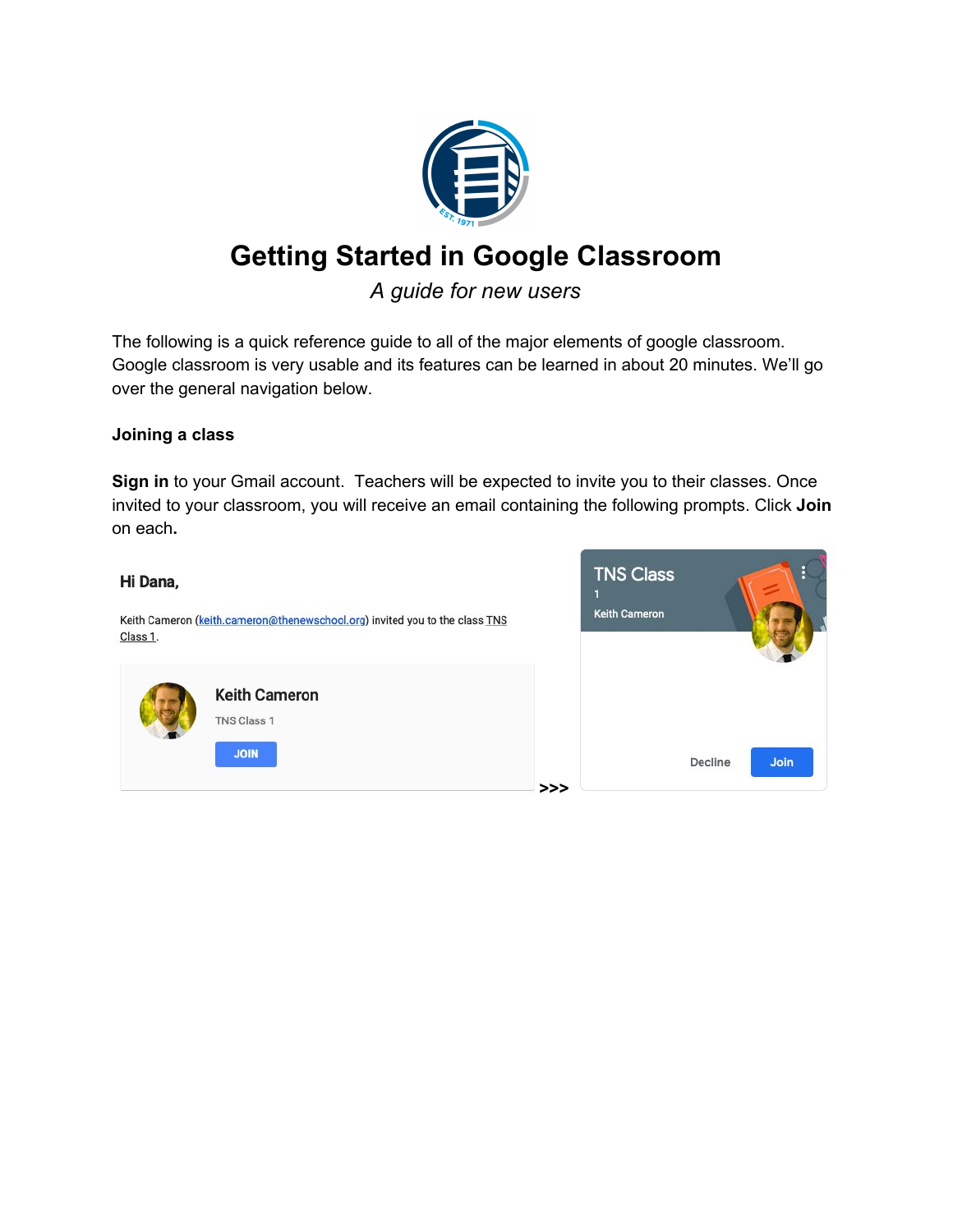Alternatively, you can navigate to Classroom from here if you have a @thenewschool.org address. Open gmail and in the top right corner, click the block of 9 dots and **select classroom**.



Yet another option, you can go to **classroom.google.com**.

## **The dashboard (stream)**

Once joined, you'll be taken to a dashboard. It should look like the following image. The header may be different, but the layout should be the same. In **Stream,** you will see all of the important information pertaining to that class. From assignments and their due dates, updates from your teacher, files, videos, links, and other class tools.



 $\odot$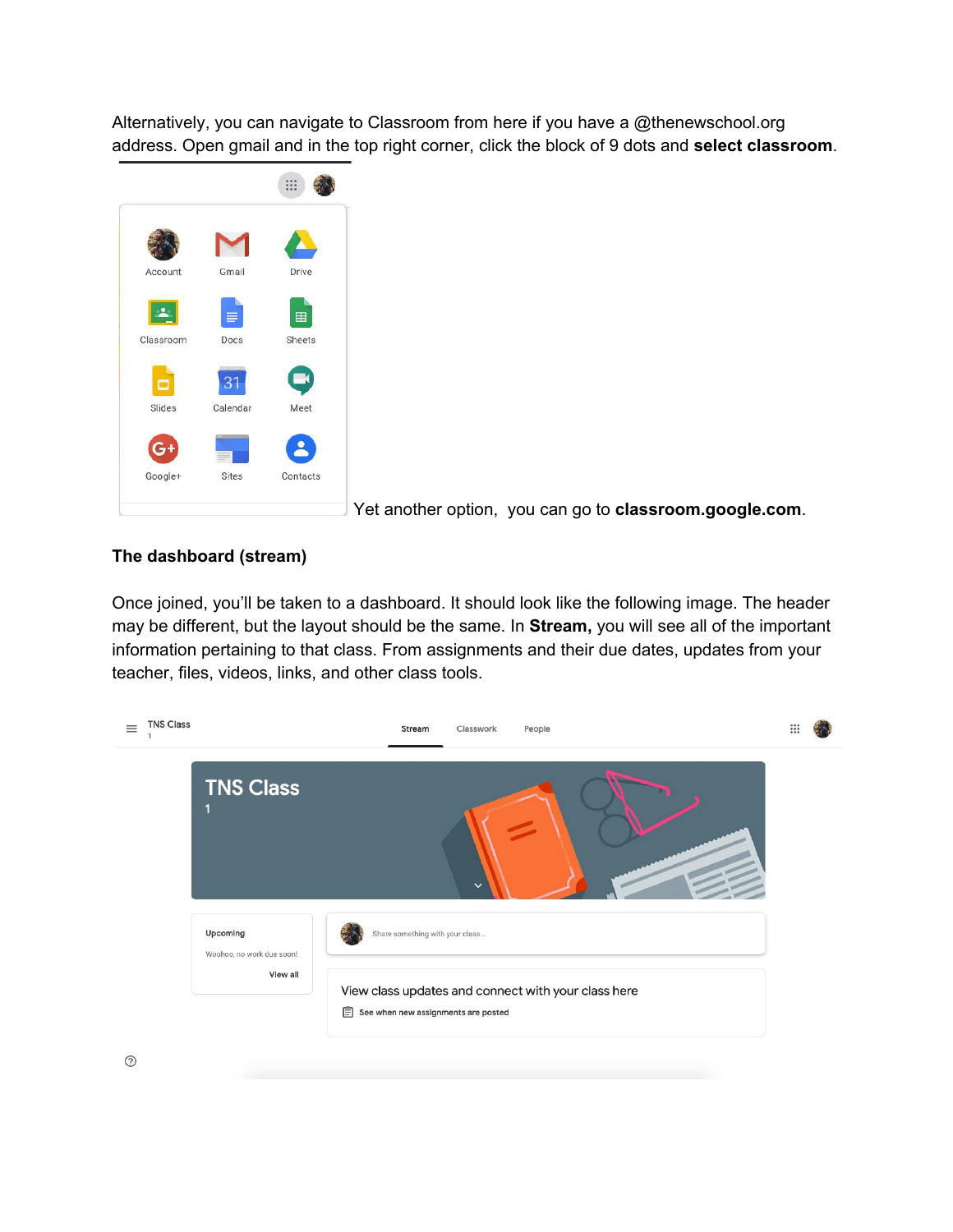#### **The classwork tab**

**In the second tab**, **"Classwork"**, all of your assigned, in-progress, and completed work will be available. As well as an option to add them to your calendar, and class resources from Drive.

| $\equiv$   | <b>TNS Class</b> |                         | Stream | Classwork | People |                                      | $\mathop{\mathbb{H}}$ |  |
|------------|------------------|-------------------------|--------|-----------|--------|--------------------------------------|-----------------------|--|
|            |                  | <b>Q</b> View your work |        |           |        | Google Calendar   Class Drive folder |                       |  |
|            |                  | View all classwork here |        |           |        |                                      |                       |  |
|            |                  |                         |        |           |        |                                      |                       |  |
|            |                  |                         |        |           |        |                                      |                       |  |
|            |                  |                         |        |           |        |                                      |                       |  |
|            |                  |                         |        |           |        |                                      |                       |  |
|            |                  |                         |        |           |        |                                      |                       |  |
|            |                  |                         |        |           |        |                                      |                       |  |
| $^{\circ}$ |                  |                         |        |           |        |                                      |                       |  |

Once an assignment is given to you, it will appear in **Classwork**. **Click the assignment** for further instruction. In this example, we are referring to "Important tasks for Mar 12".

| <b>TNS Class</b><br>$\equiv$<br>1 |                                   |        | $\mathbf{}$ |  |
|-----------------------------------|-----------------------------------|--------|-------------|--|
|                                   | Dana Loux<br>Guardians: Dana Loux |        |             |  |
|                                   | Title                             | Due    |             |  |
| Filters                           | Important tasks for Mar 12        | Mar 16 | Assigned    |  |
| Assigned                          |                                   |        |             |  |
| Returned with grade               |                                   |        |             |  |
| Missing                           |                                   |        |             |  |
|                                   |                                   |        |             |  |
|                                   |                                   |        |             |  |
|                                   |                                   |        |             |  |
|                                   |                                   |        |             |  |
| $^{\circ}$                        |                                   |        |             |  |

You'll now be able to open your assignment, work on it, and turn it in. Comments (below the assignment) from the class teacher and other students will display in a thread.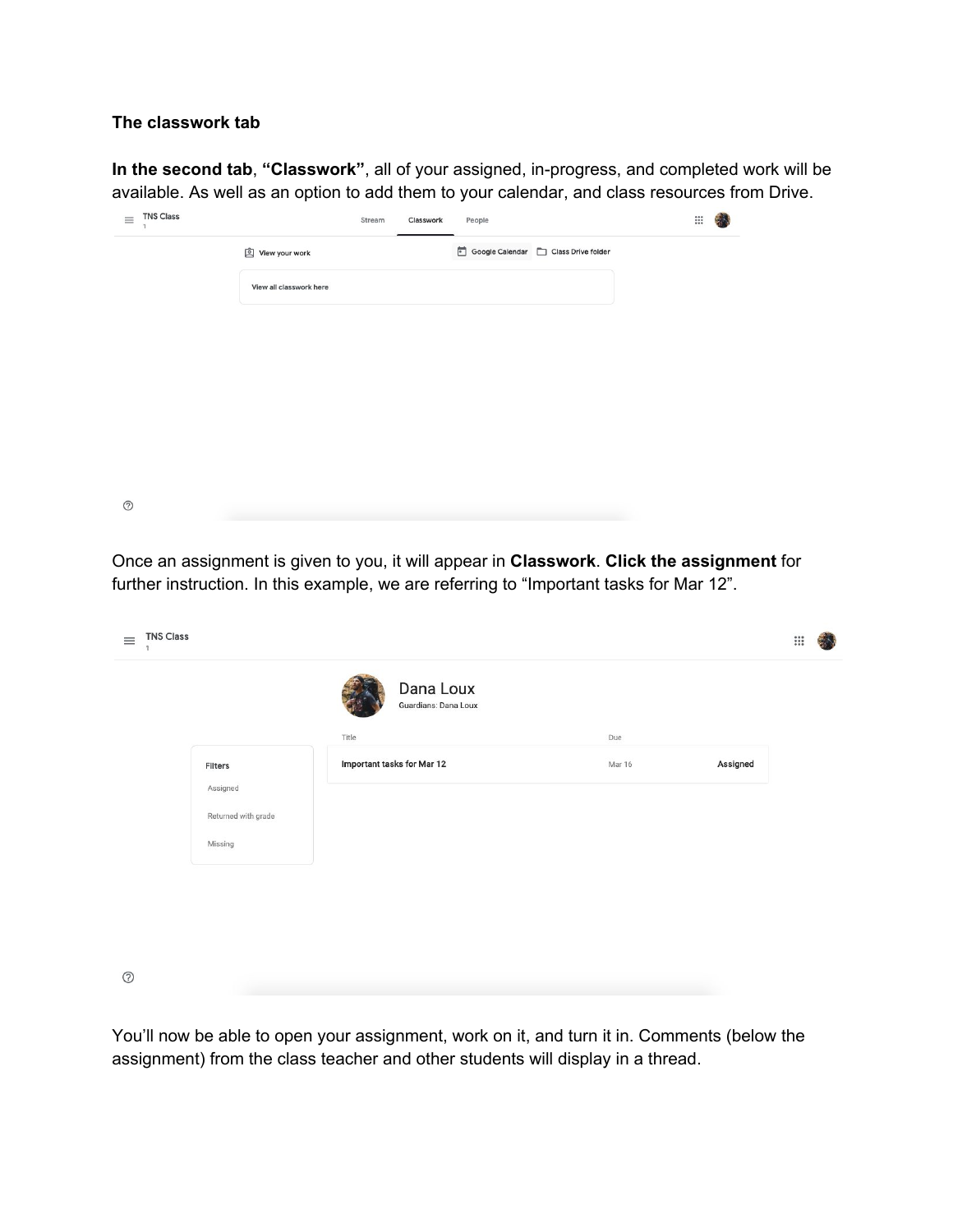| Due Mar 16<br>(自)<br>Important tasks for Mar 12<br>Keith Cameron 12:07 PM                                                                                                              | 20 points | Your work<br>+ Add or create            | <b>Assigned</b> |
|----------------------------------------------------------------------------------------------------------------------------------------------------------------------------------------|-----------|-----------------------------------------|-----------------|
| Answer the following questions. Due Monday<br>Lorem Ipsum<br>Google Docs                                                                                                               |           | Mark as done<br><b>Private comments</b> |                 |
| 1 class comment<br>Keith Cameron 12:08 PM<br>围<br>Make sure to have this done by 8am Monday! I had an error in line 3. It should have said "how many<br>grapes?" not "how many graps?" |           | Add private comment                     | ⊵               |
| Add class comment                                                                                                                                                                      | ⊵         |                                         |                 |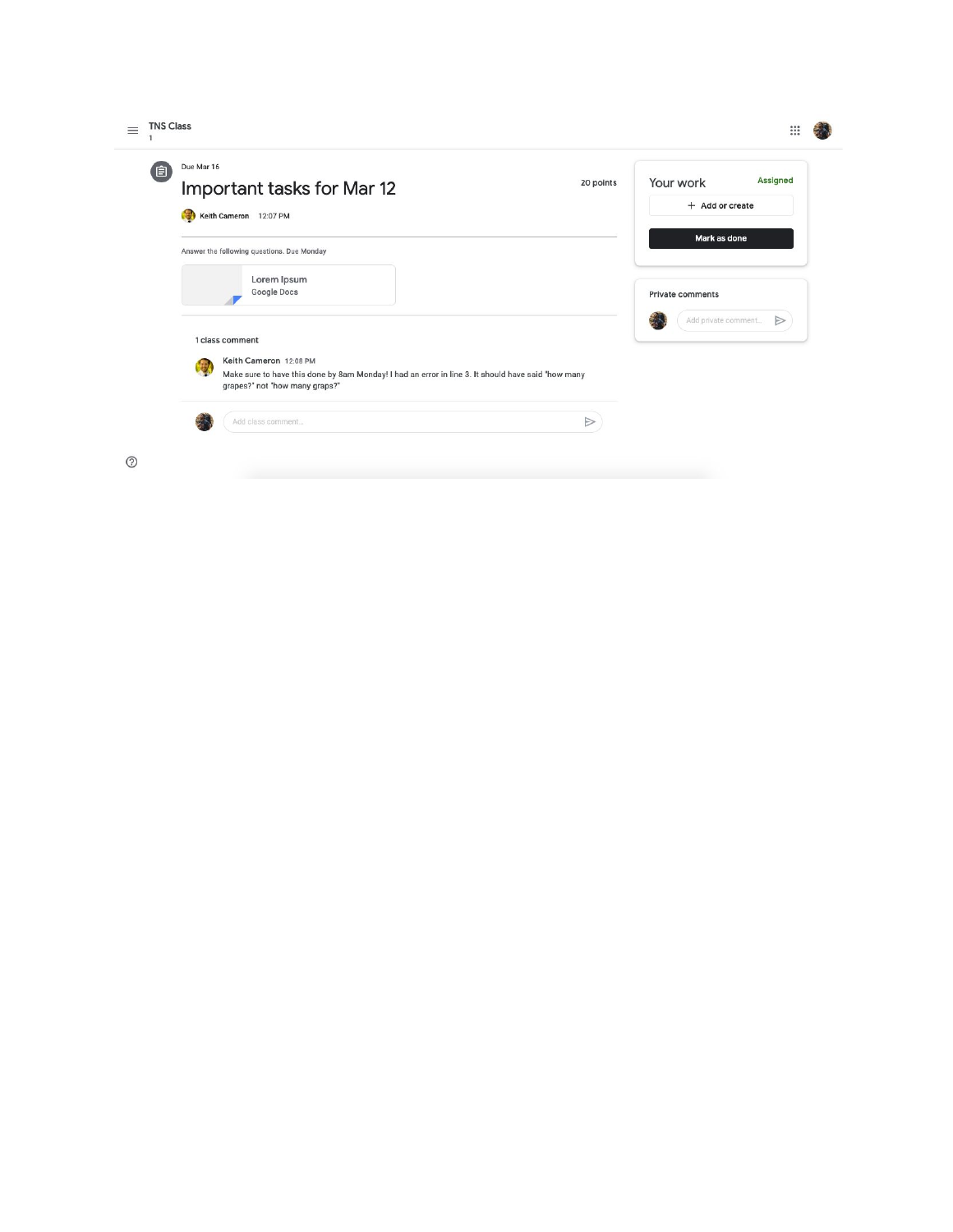**Private Comments**, on the right, is for private discussion between you and your teacher, for questions, comments, and so forth.

| <b>TNS Class</b><br>$\equiv$               | $\frac{1}{2}$                                                                                                                    |
|--------------------------------------------|----------------------------------------------------------------------------------------------------------------------------------|
| Due Mar 16                                 | Assigned                                                                                                                         |
| é                                          | Your work                                                                                                                        |
| Important tasks for Mar 12                 | 20 points                                                                                                                        |
| Keith Cameron 12:07 PM                     | + Add or create                                                                                                                  |
| Answer the following questions. Due Monday | Mark as done                                                                                                                     |
| Lorem Ipsum                                | <b>Private comments</b>                                                                                                          |
| <b>Google Docs</b>                         | Add private comment                                                                                                              |
| <b>Class comments</b>                      | $\Rightarrow$                                                                                                                    |
| Add class comment<br>$^{\circledR}$        | $\triangleright$<br>$\times$<br>Talk with your teacher<br>Private comments are only visible to you and your<br>teacher<br>Got it |

Once you've completed your work, click the **+ Add or create** button, upload your work, or you can create a new work right in this window in google docs. You can then click **Mark as done.** Your assignment will then be uploaded for your teacher to view and grade.

|             | Your work                    | <b>Assigned</b> |  |
|-------------|------------------------------|-----------------|--|
|             | + Add or create              |                 |  |
| ۵<br>⊝<br>0 | Google Drive<br>Link<br>File |                 |  |
|             | Create new                   |                 |  |
| Ξ           | Docs                         |                 |  |
| ы           | Slides                       |                 |  |
| œ           | Sheets                       |                 |  |
| ٩           | Drawings                     |                 |  |